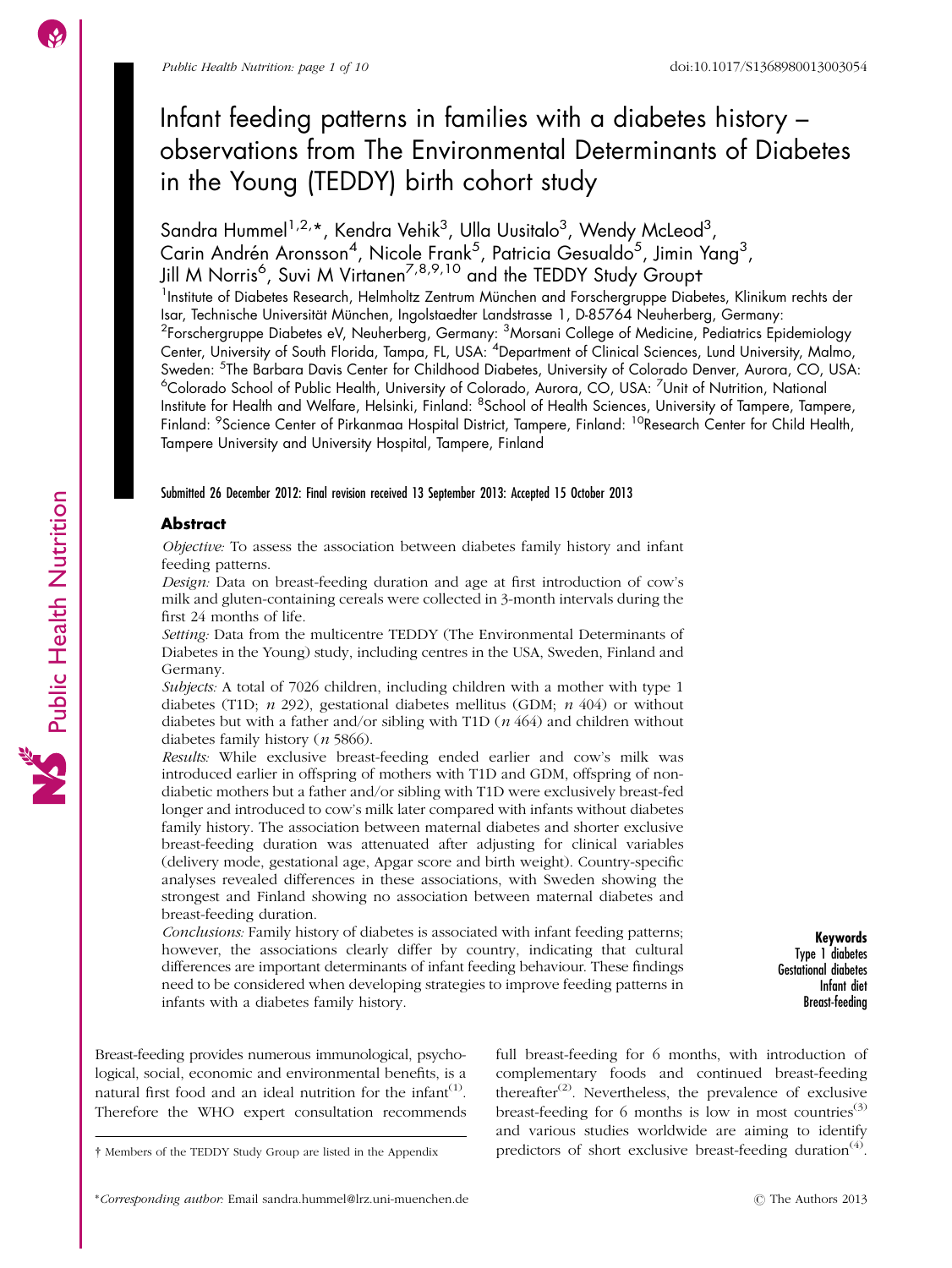Both maternal type 1 diabetes (T1D) and gestational diabetes mellitus (GDM) have been associated with shorter breast-feeding duration<sup> $(5-7)$ </sup>. This may be explained by factors that are associated with maternal diabetes, such as the increased frequency of caesarean sections and pre-term delivery<sup>[\(8\)](#page-8-0)</sup>. However, there have also been studies that did not find an association between maternal diabetes and breast-feeding duration<sup>([9,10](#page-8-0))</sup>.

Little is known on the effect of maternal diabetes and a T1D family history on the timing of introduction of complementary food. Findings from the German BABYDIET study indicated that offspring of mothers with T1D are introduced to complementary foods earlier than offspring of fathers and/or siblings with  $T1D^{(11)}$  $T1D^{(11)}$  $T1D^{(11)}$ .

In addition to the beneficial effects of exclusive breastfeeding on maternal and offspring health mentioned above, prospective studies in children at increased risk for T1D have suggested that the timing of initial exposure to complementary foods may influence the risk of islet autoimmunity and T1D. Among candidate risk factors for islet autoimmunity are early introduction to cow's milk and to solid foods such as gluten-containing cereals, fruits/berries and roots<sup> $(12-15)$ </sup>. Based on these findings it is important to identify determinants of infant feeding patterns in children at increased risk for T1D.

Therefore the aim of the current analysis was to assess the association of maternal T1D or GDM and nonmaternal T1D in the family with infant feeding patterns. The patterns of interest in the present study were duration of exclusive and any breast-feeding and introduction ages of cow's milk and gluten-containing cereals (wheat, rye or barley). Breast-feeding duration and timing of introduction of complementary foods are strongly affected by countryspecific socio-cultural factors and dietary guidelines. The TEDDY (The Environmental Determinants of Diabetes in the Young) study, which is an international, multicentre birth cohort study with standardized recruitment, dietary collection methodologies and analytical approaches, offers the opportunity to stratify for country $<sup>(16)</sup>$  $<sup>(16)</sup>$  $<sup>(16)</sup>$ .</sup>

## Patients and methods

Information on early infant feeding practices was obtained for 7026 children participating in the prospective TEDDY birth cohort study, a multicentre study comprising six clinical centres located in the USA and Sweden, Finland and Germany with the aim of identifying environmental factors that may trigger islet autoimmunity and T1D in children at increased genetic risk for  $T1D^{(16)}$  $T1D^{(16)}$  $T1D^{(16)}$ . All of the children in TEDDY who were born between 2004 and 2010 and were followed for at least 1 year from 3 months of age (n 7540) were included. Of the children, 514 were excluded from the analysis because of missing data on diabetes status of the mother  $(n 257)$ , multiple births  $(n 252)$  and pre-existing type 2 diabetes in the

mother  $(n 5)$ , resulting in a total of 7026 children in the analysis. Of the  $7026$  children,  $292$   $(4.2\%)$  had a mother with T1D,  $404$  (5.8%) had a mother with GDM,  $464 (6.6\%)$  had a mother without T1D but a father and/or sibling with T1D and 5866  $(83.4\%)$  had no diabetes family history. Due to the small numbers, offspring with first-degree relatives with type 2 diabetes were not included in the analysis.

To assess the duration of breast-feeding and the age at introduction of new foods, families were asked to record the age at introduction of all new foods in a specific booklet that was given to the parents at study entry (TEDDY book). The TEDDY book also included information on the use of infant formulas. These records were reviewed at all clinical visits (at 3, 6, 9, 12, 18 and 24 months of age). The definition of exclusive breastfeeding included small amounts of non-nutritious drinks such as tea, water and water-based drinks, and nutritional supplements. To assess age at introduction of cow's milk, cow's milk-based infant formulas as well as partially hydrolysed infant formulas were included but extensively hydrolysed infant formulas were excluded. This definition was based on the hypothesis that cow's milk proteins may trigger islet autoimmunity<sup>[\(17](#page-8-0))</sup>. The TEDDY study did not provide any recommendations or advice on infant feeding to the families.

Data on Apgar score at 5 min (categorized as  $\geq$ 9 or  $\leq$ 9), mode of delivery (categorized as normal vaginal, caesarean section, vaginal including instruments), gestational age, birth weight, birth order (categorized as first child yes or no), maternal BMI before pregnancy (reported by the mothers), maternal age at delivery, maternal education (categorized as high school or less or more than high school) and maternal smoking during pregnancy (categorized as smoking or non-smoking) were obtained by either questionnaires or structured interviews during one of the follow-up visits in the first year of the study.

Written informed consent was obtained from the parents. The TEDDY study was approved by the ethical review board of each site.

#### Data analysis

Data were analysed using the statistical software package SAS version 9.2. Categorical variables were analysed using Pearson's  $\chi^2$  test or Fisher's exact test. Continuous variables were tested using the  $t$  test for differences in means or the Wilcoxon rank-sum test for differences in medians. Mean differences were tested using ANOVA. Data were summarized using mean and standard deviation or median and interquartile range (IQR). All tests for significance were two-tailed. Kaplan–Meier life tables were used to describe age at end of breast-feeding and age at introduction of cow's milk products and glutencontaining foods; and groups were compared using the log-rank  $\chi^2$  statistic. Cox proportional hazard regression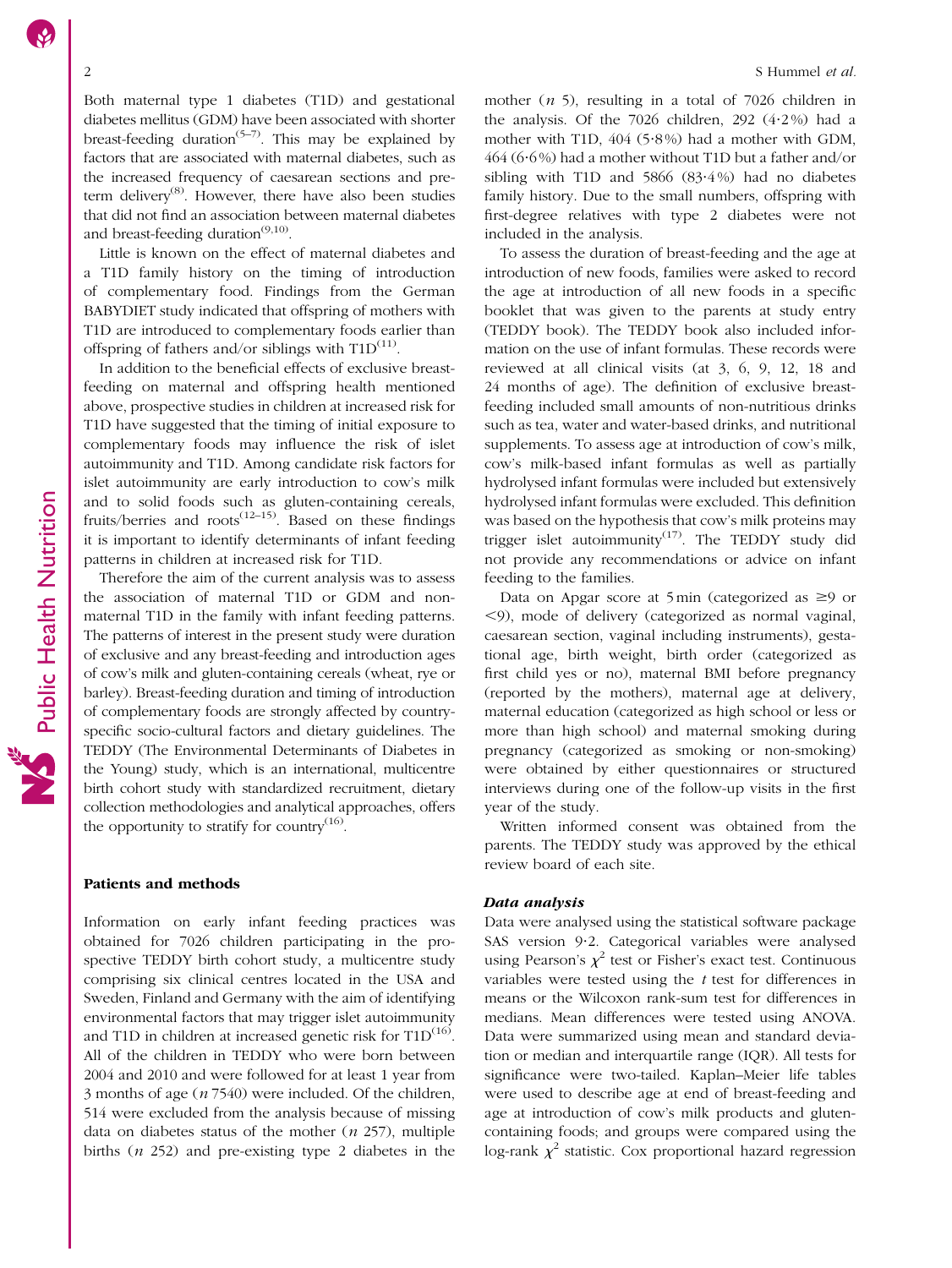Infant feeding in families with diabetes history

analysis was used to assess whether specific types of diabetes in the family were associated with infant feeding behaviours. The age of the child at the time when exclusive or any breast-feeding was ended or when cow's milk/gluten-containing foods were introduced was used as the time to event. We examined models with and without clinical factors (i.e. delivery mode, gestational age, Apgar score and birth weight) to determine whether they explained these associations.

## Results

#### Characteristics of the study cohort

The proportion of infants with a 5 min APGAR score  $\geq$ 9, with normal vaginal delivery and who were first-born children differed by the presence of diabetes in the family member (Table 1). Also, there were differences in gestational age, birth weight, maternal BMI before pregnancy, maternal weight gain during pregnancy, maternal age at delivery and maternal education by the presence of diabetes in a family member (Table 1).

# Association of diabetes in a family member with breast-feeding behaviour

The initiation of breast-feeding was comparable between groups: 96 % of infants with T1D mothers, 98 % of infants with a father or sibling with T1D, 97 % of infants with GDM mothers and 98% of infants without diabetes in the family were breast-fed during the first days of life. Univariately, exclusive breast-feeding duration was significantly shorter in offspring of mothers with T1D and GDM compared with children without diabetes in the family  $(P < 0.003$ , [Fig. 1\(a\)](#page-3-0); median 0 month, IQR 0–1 months and median 0 $\cdot$ 2 months, IQR 0–1 $\cdot$ 8 months  $v$ . median 0 ?7 months, IQR 0–3 ?2 months). In contrast, exclusive breast-feeding duration was significantly longer in children with a T1D father or sibling (median 0?9 months, IQR 0–4 months) compared with children without diabetes in the family ([Fig. 1\(a\)\)](#page-3-0).

The association between age at exclusive breast-feeding end and maternal T1D (hazard ratio  $(HR) = 1.18$ ; 95 % CI 1.04, 1.33), maternal GDM (HR =  $1.13$ ; 95 % CI 1.01, 1.26) and T1D in the father and/or sibling  $(HR = 0.82; 95\%$  CI 0 ?74, 0 ?91) remained significant after adjusting for maternal smoking during pregnancy, maternal pre-pregnancy BMI, maternal weight gain during pregnancy, child's gender, maternal age, child's birth order, maternal education level and country (Model 1, [Table 2](#page-4-0)). T1D in the father and/or sibling was significantly associated with later end of exclusive breast-feeding after additional adjustment for clinical factors (Model 2;  $HR = 0.81$ ; 95% CI 0.71, 0.92). The association between age at end of exclusive breastfeeding and maternal T1D and GDM was no longer significant after additional adjustment for clinical factors (Model 2, [Table 2](#page-4-0)).

Median IQR P overalloverall+  $-0.0001$ 1 000.0V – 68 02656 – 88 1623 – 1 28 1727 – 912 1727 – 275 – 182 978 – 2759 – 275  $-0.0001$ 100010V – 1 62 6999 – 1 142 691 – 89 688 – 88 – 88 – 883 – (%) Nasiliappreunions reuusion reuusion delivery reu First-born = 9 – 392 – 395 995 – 986 996 – 392 – 282 – 392 – 392 – 393 – 393 – 394 354 – 452 – 464 351 – 394 – LOO010> 0t+08 0t+ 1989 0t+08 0t+08 0t+08 0t+08 0t+ 80t+ 88+1 88+108 98 1001 400 14 4.8¥8eawN e5tereway e5terewa 1900 0∨ 3288101282 32247 08980−0916 9676 977 4688−0228 0996 806 8007−0088 9128 3220 3110 1100101 401  $50000$ Maternal BMI before pregnancy (kg/m<sup>2</sup>)‡ 291 241 22:3–27:3 398 26:9 23:6–32:3 459 23:1 21:2–26:2 5798 23:3 21:1–26:6 ∧001 Maternal weight gain (kg)t gain (kg)-- 389 15°3 11°5–19°4 11°5–19°4 11°5–19°4 11°5–19°4 11°5 11°4–18°2 ,0°001001  $-0.000$  $-0.000$  $-0.000$  $000 - 000$  $0.67$ Females:males 292 151:141 404 404 196:208 404 464 231:233 5866 5866 2896:3030 0.67  $\overline{a}$ 10-3825  $-26.6$  $-4 - 18 - 2$  $\overline{9}$ No diabetes family history Mother with T1D Mother with GDM Father/sibling with T1D No diabetes family history 2836:3030 % or<br>Median  $14.5$ <br>30.0 89  $\frac{6}{5}$  $\frac{1}{2}$ 530 ್ಸಿ 8<br>828429060<br>828429060<br>8284884  $\overline{c}$ Median IQR n 3160-3850  $21.2 - 26.2$  $11.0 - 18.0$  $39 - 40$ Father/sibling with T1D  $\overline{6}$  $\overline{1}$  $\overline{1}$ 231:233 % or<br>Median  $14.5$  $\overline{a}$ 3496 49  $\overline{a}$ <u>ដូង្</u>  $\frac{4}{9}$ 59 <u>ក្នុ ក្នុ</u>  $\frac{2}{9}$   $\frac{2}{9}$ Median IQR n 8220-3894  $8 - 0 - 15 - 5$ 23.6–32.3  $38 - 40$  $\overline{6}$ Mother with GDM 802:508 % or<br>Median  $889$ 3560 32383386348<br>2788398853  $\overline{a}$ Median IQR n 3300-4008  $37 - 39$  $1.5 - 19$  $\frac{a}{2}$ Mother with T1D  $51:141$ Median % or و.<br>15 3716 788 38 ន្ត្រី = = = = = = = = =<br>ន្ត្រី = = = = = = = = = = nMaternal BMI before pregnancy (kg/m<sup>2</sup>)# yormal vaginal delivery (%) Maternal weight gain (kg)# 5 min Apgar score  $\geq$ 9 (%) Gestational age (weeks)# First-born child (%) Birth weight (g)‡ Females:males

Maternal age (years)-- 292 30?0 27?0–34?0 404 32?0 28–36 464 32?0 28?0–35?0 5866 30?0 27–34 ,0?0001 Maternal education (%) 278 394 457 5708 0?0145

જે

 $27.0 - 34.0$ 

o.os

 $0 - 35 - 0$ 

œ

32.0

 $-0.0001$ 

 $0.07$ 

 $1 + 1 + 1$ 

 $885$ 

 $1 - 1 - 1$ 

 $\frac{\infty}{6}$   $\frac{\infty}{6}$ 

 $5804$ 

High school or less 15 – 5 – 18 – 20 – More than high school 85 – 85 – 82 – 80 –

**5** 8 9

 $\mathsf{I}-\mathsf{I}$ 

 $1587$ 

289

Mother smoking during pregnancy (%)

More than high school Maternal education (%) Maternal age (years)**t** High school or less

Mother the smoking during during and a smoking during on the smoking during the smoking during during during du<br>Σε τι το τους τι το τους τι τι το που τι τι το που τι τι το που τι τι το που τι τι το που τι τι το που τι τ

399

 $1 - 1 - 1$ 

459

Table 1 Characteristics of the children by presence of diabetes in the family: The Environmental Determinants of Diabetes in the Young (TEDDY) birth cohort

Table 1 Characteristics of the children by presence of diabetes in the family. The Environmental Determinants of Diabetes in the Young (TEDDY) birth cohort

T1D, type 1 diabetes; GDM, gestational diabetes mellitus; IQR, interquartile range.<br>FP value for test across all four diabetes family history groups.<br>£Data are presented as median and IQR. T1D, type 1 diabetes; GDM, gestational diabetes mellitus; IQR, interquartile range.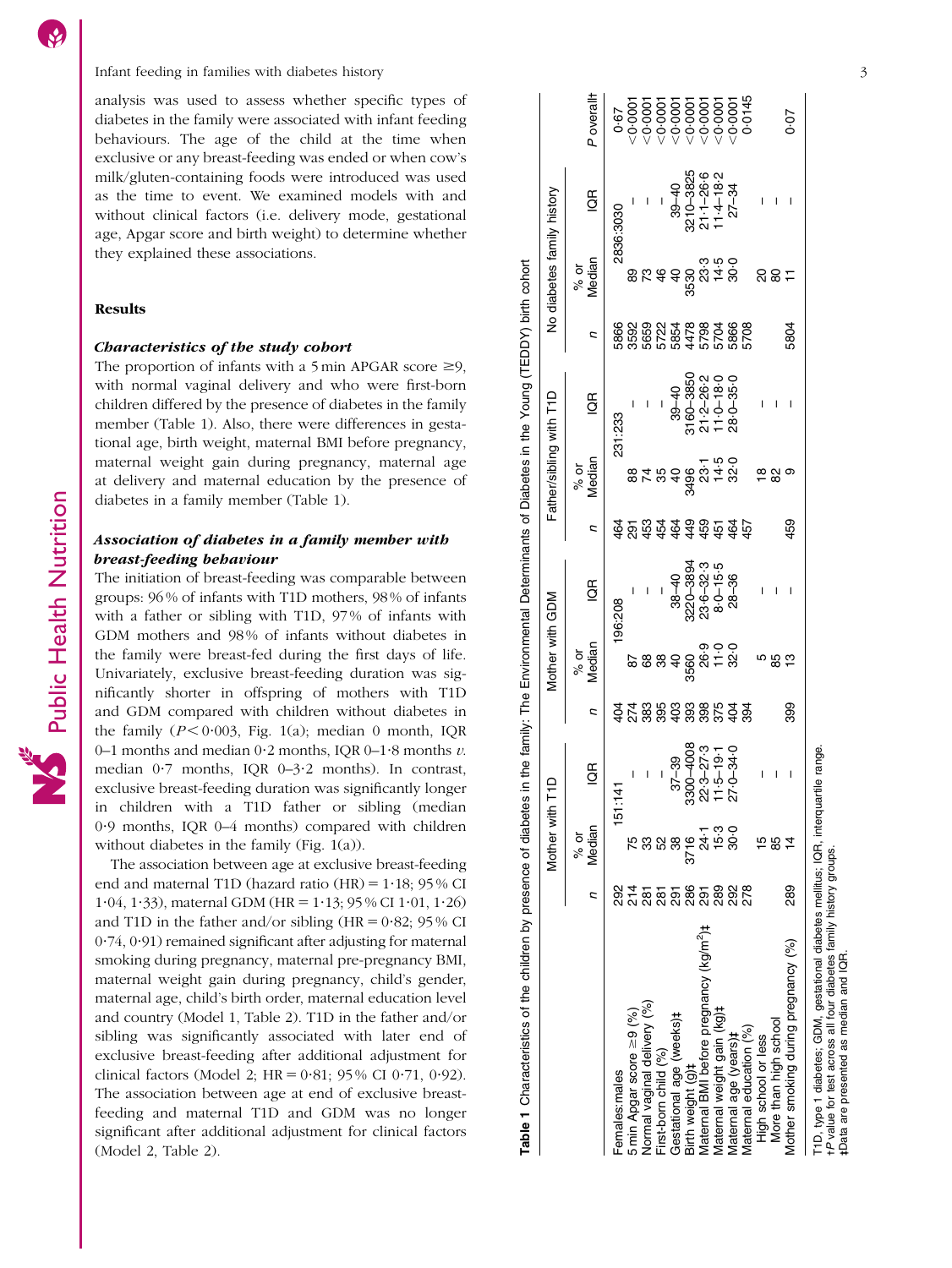<span id="page-3-0"></span>

Fig. 1 Life-table analysis of age at end of exclusive breast-feeding (a), age at end of any breast-feeding (b), age at first introduction of cow's milk (c) and age at first introduction of gluten-containing cereals (d) in relation to the presence of diabetes in the family  $(----,$  father/sib with T1D;  $---,$  mother with GDM;  $---,$  mother with T1D;  $---,$  no diabete  $(- - - -$ , father/sib with T1D;  $- - -$ , mother with GDM;  $- - -$ , mother with T1D; participating countries: The Environmental Determinants of Diabetes in the Young (TEDDY) study (sib, sibling; T1D, type 1 diabetes; GDM, gestational diabetes mellitus)

Median age at end of any breast-feeding was  $6·3$  months (IQR 1?8–12?1 months) in infants with mothers with T1D, 8?0 months (IQR 2?8–12?0 months) in infants with mothers with GDM,  $8.0$  months (IQR  $3.8-12.0$  months) in children with a T1D father and/or sibling and  $8.3$  months (IQR  $3.5-13.4$  months) in children without diabetes in the family (Fig. 1(b)). There were no statistically significant differences in age at end of any breast-feeding with respect to the presence of diabetes in the family after adjusting for sociodemographic (Model 1) and clinical factors (Model 2, [Table 2\)](#page-4-0).

Because the feeding patterns varied from country to country, we examined whether the association between the presence of diabetes in the family and feeding behaviour differed by country by testing for interaction. The association between age at end of exclusive breastfeeding and presence of diabetes in the family was clearly different in different TEDDY countries (interaction  $P = 0.04$ , [Fig. 2](#page-5-0)). In order to explore the age at end of exclusive breast-feeding by country interaction further, multivariate models were analysed separately for the USA, Finland, Germany and Sweden [\(Table 3\)](#page-6-0). A strong association of maternal T1D and GDM with younger age

at exclusive breast-feeding end was observed in Sweden ([Table 3\)](#page-6-0). In the USA, exclusive and any breast-feeding end was significantly earlier in offspring of mothers with T1D ([Table 3](#page-6-0)) and exclusive breast-feeding end was earlier in offspring of mothers with GDM compared with infants without presence of diabetes in the family, while exclusive breast-feeding end was later in offspring with a father and/or sibling with T1D. These associations were attenuated by adjusting for clinical factors [\(Table 3](#page-6-0)). In Germany and Finland, age at end of exclusive or any breast-feeding was not associated with the presence of diabetes in the family [\(Table 3](#page-6-0)).

# Association of family history of diabetes with the age at introduction to cow's milk and gluten-containing cereals

The univariate analysis of the total cohort showed that offspring of mothers with T1D and GDM were introduced to cow's milk earlier (median age 0?23 months, IQR 0–2 months and median age 0.23 months, IQR 0-2.5 months, respectively) and infants with a father and/or sibling with T1D were introduced to cow's milk later (median age 1.2 months, IQR 0-5.5 months) compared with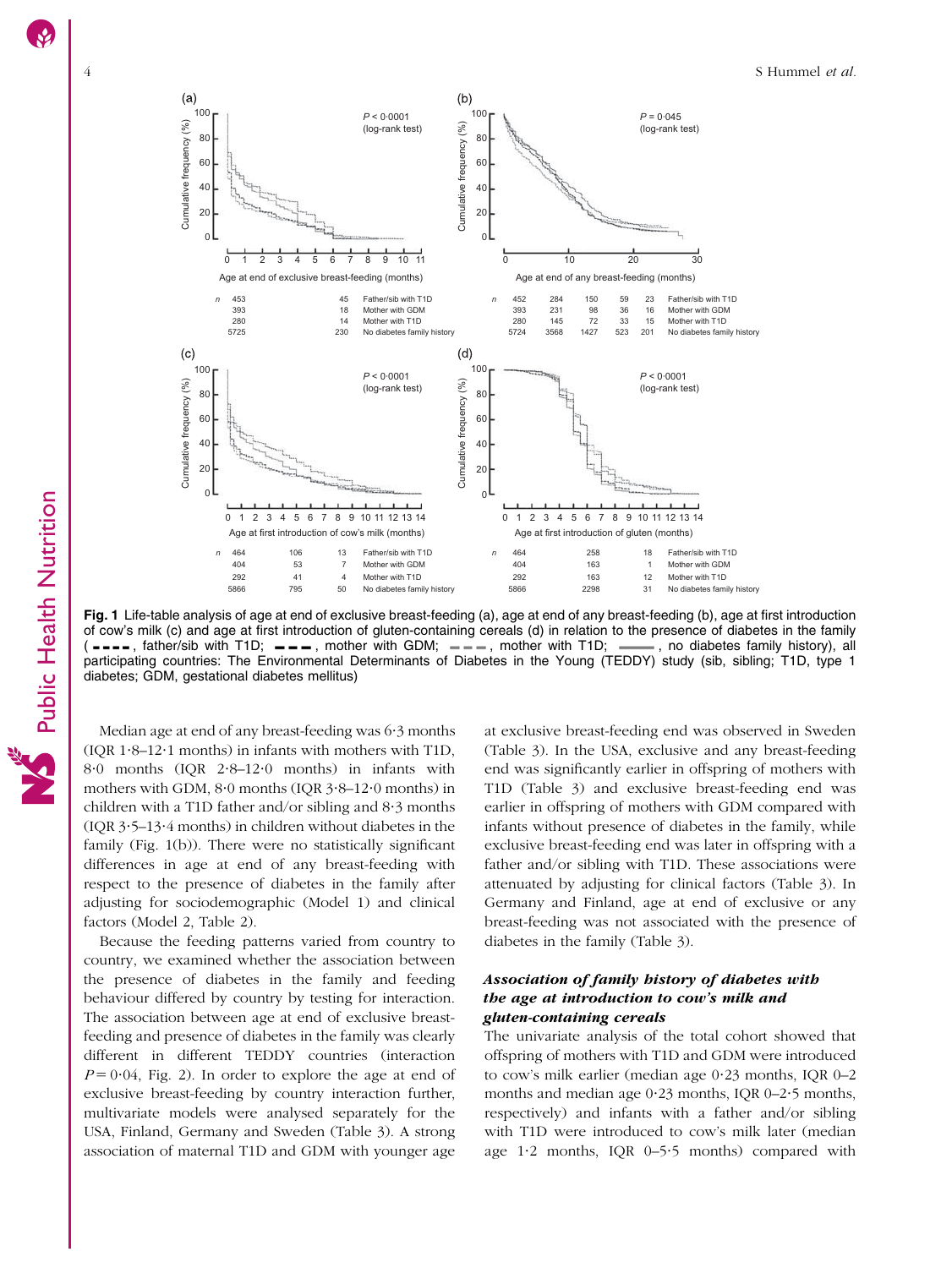<span id="page-4-0"></span>

| 1odel 1<br>Model 2<br><b><i>Aother with GDM</i></b><br>Vlodel<br>Į<br>lodel.<br>Ë | abetes in the family, all participating countries: The Environmental Determinants of Diabetes in the Young (TEDDY) study<br>her wi<br>Č<br>J<br>É<br>J<br>ieath an the and se | No diabete.<br>th Tip<br>Father/sibling wit <sup>1</sup> | amily histor<br>Vlodel 2 |
|-----------------------------------------------------------------------------------|-------------------------------------------------------------------------------------------------------------------------------------------------------------------------------|----------------------------------------------------------|--------------------------|
|                                                                                   |                                                                                                                                                                               |                                                          |                          |
|                                                                                   |                                                                                                                                                                               |                                                          |                          |
|                                                                                   |                                                                                                                                                                               |                                                          |                          |
|                                                                                   |                                                                                                                                                                               |                                                          |                          |

| Jutcome                                                                    | .<br>≆       | ិ<br>ខ<br>95%                                                | £ | 95% CI                                              | £ | 95% CI                                                           | £                                                                                                               | 95 % CI                                                      | ∉                                         | 95% CI                                               | £                                      | 95 % Cl                                              | Model 1 Model 2 |              |
|----------------------------------------------------------------------------|--------------|--------------------------------------------------------------|---|-----------------------------------------------------|---|------------------------------------------------------------------|-----------------------------------------------------------------------------------------------------------------|--------------------------------------------------------------|-------------------------------------------|------------------------------------------------------|----------------------------------------|------------------------------------------------------|-----------------|--------------|
| Age at end of exclusive breast-feeding<br>Age at end of any breast-feeding | ဒို<br>$18*$ | $0.90, 1.15$<br>$1.04, 1.33$<br>$1.02, 1.30$<br>$0.52, 0.66$ |   | 88110<br>01110<br>01111<br>်<br>လိစ္စစ္စစ္<br>(၁၀၀၀ |   | 5<br>5<br>5<br>5 5 5 5 6<br>5 5 5 7 7<br>့<br>၁၁၁ ၈ ၈<br>၁ – ၁ ၁ | $\frac{1}{2}$ $\frac{1}{2}$ $\frac{1}{2}$ $\frac{1}{2}$ $\frac{1}{2}$ $\frac{1}{2}$ $\frac{1}{2}$ $\frac{1}{2}$ | $0.90, 1.20$<br>$0.90, 1.18$<br>$0.92, 1.20$<br>$0.83, 1.10$ | စ် အို့ အို့<br>လွှတ် အို့<br>လွှတ် လွှတ် | 0.83, 1.02<br>0.74, 0.91<br>0.75, 0.91<br>0.60, 0.73 | a<br>5 = 5 = 5<br>5 = 5 =<br>5 = 5 = 5 | 0.80, 1.04<br>0.71, 0.96<br>0.75, 0.96<br>0.52, 0.67 | esses<br>Fri    | 8888<br>---- |
| Age at introduction of cow's milk                                          | $1.15*$      |                                                              |   |                                                     |   |                                                                  |                                                                                                                 |                                                              |                                           |                                                      |                                        |                                                      |                 |              |
| Age at introduction of gluten-containing cereals 0.59*                     |              |                                                              |   |                                                     |   |                                                                  |                                                                                                                 |                                                              |                                           |                                                      |                                        |                                                      |                 |              |
| T1D tune 1 dishetes: GDM gestational dishetes mellitus: HB hazard i        |              | atio                                                         |   |                                                     |   |                                                                  |                                                                                                                 |                                                              |                                           |                                                      |                                        |                                                      |                 |              |

T1D, type 1 diabetes; GDM, gestational diabetes mellitus; HR, hazard ratio.

Model 1: adjusted for mother's smoking status, mother's pre-pregnancy BMI, mother's weight gain during pregnancy, child's gender, maternal age, birth order, country and mother's education level. Model 2: Model 1 plus adjustment for delivery mode, gestational age, Apgar sore and birth weight.

Introduction of cow's milk is defined as cow's milk including cow's milk-based infant formulas as well as partially hydrolysed infant formulas and excluding extensively hydrolysed infant formulas. \*Significant at the P , $< 0.05$  level.

infants without diabetes in the family (median age  $0.9$ months, IQR 0–4 months; [Fig. 1\(c\)\)](#page-3-0). The association of age at cow's milk introduction with non-maternal T1D family history remained significant in both multivariate models (HR =  $0.83$ ; 95% CI 0.75, 0.91 and HR =  $0.81$ ; 95% CI 0.71, 0.92 respectively), while the associations with maternal T1D and GDM were attenuated after adjusting for sociodemographic (Model 1) and clinical factors (Model 2, Table 2).

By performing separate multivariate analysis for each country, strong significant associations of early age at first introduction of cow's milk and maternal T1D and GDM were shown for Sweden after adjusting for sociodemographic and clinical factors  $(HR = 2.00; 95\% \text{ CI})$ 1.29, 3.10 and HR =  $2.65$ ; 95 % CI 1.90, 3.70, respectively; [Table 3\)](#page-6-0). In the USA, maternal T1D was associated with earlier introduction of cow's milk  $(HR = 1.31; 95\% \text{ CI})$  $1.06$ ,  $1.62$ ) and non-maternal T1D family history was associated with later introduction of cow's milk  $(HR = 0.80)$ .  $95\%$  CI 0.69, 0.93; Model 1); however, these associations were attenuated after adjusting for clinical factors (Model 2, [Table 3\)](#page-6-0). In Germany and Finland no significant association between the presence of diabetes in the family and introduction of cow's milk was observed.

Introduction of gluten occurred significantly later in children with a mother with T1D as well as in children with a father and/or sibling with T1D compared with infants without diabetes in the family (median age 6 months, IQR 5–7 months  $v$ . median age 5 months, IQR 4?5–6 months), both in the univariate and multivariate analyses [\(Fig. 1\(d\)](#page-3-0) and Table 2). Country-specific analysis revealed that this association could only be observed in Germany [\(Table 3\)](#page-6-0).

# Discussion

Our study confirms previous findings of an association between shorter exclusive breast-feeding duration and maternal T1D or GDM that can mainly be explained by demographic and clinical confounding variables<sup> $(5-8)$  $(5-8)$  $(5-8)$  $(5-8)$  $(5-8)$ </sup>. Due to the shorter exclusive breast-feeding duration, offspring of mothers with diabetes were exposed to cow's milk earlier compared with infants without diabetes in the family. Our observations are not consistent with previous studies that reported no effect of maternal T1D on exclusive breast-feeding duration<sup> $(9,10)$ </sup>. It is likely that the inconsistencies between the above-mentioned studies<sup> $(5-10)$ </sup> are resulting from different strategies in the assessment of breast-feeding habits, a large variation in numbers of children included in the studies and different infant feeding cultures. The TEDDY study provides the possibility to fill these gaps: the TEDDY study is a multinational, epidemiological study following prospectively an adequate number of children with a family history of diabetes. Within the TEDDY study, an extensive amount of dietary,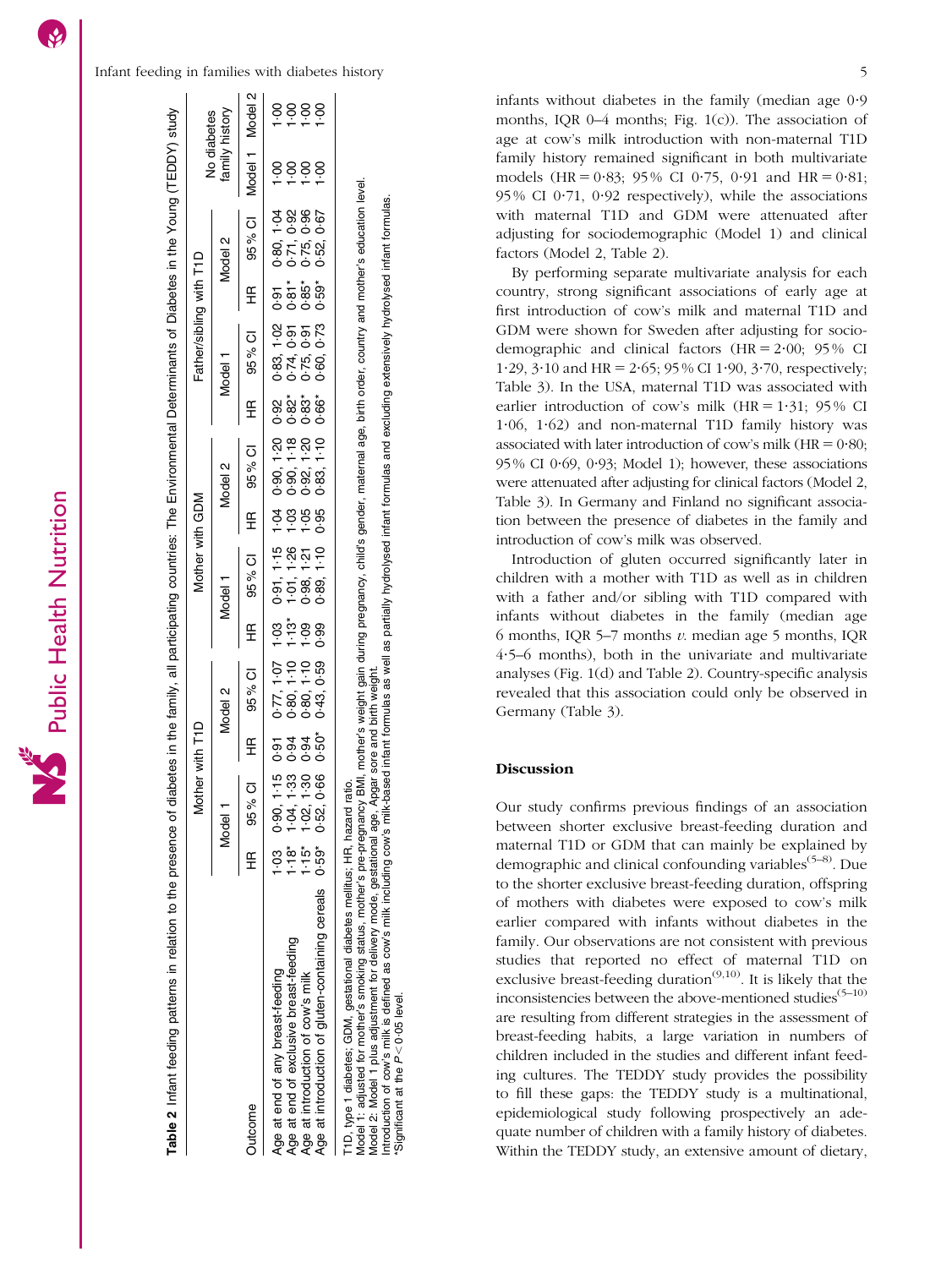

Fig. 2 Country-specific life-table analysis of age at end of exclusive breast-feeding in infants from the USA (a), Finland (b), Germany (c) and Sweden (d) in relation to the presence of diabetes in the family ( $---$ , father/sib with T1D;  $---$ , mother with T1D; , mother with T1D; , mother with T1D; , mother with T1D; , and diabetes family history  $-$ , no diabetes family history): The Environmental Determinants of Diabetes in the Young (TEDDY) study (sib, sibling; T1D, type 1 diabetes; GDM, gestational diabetes mellitus)

sociodemographic and clinical data are collected according to a harmonized study protocol, enabling between-country comparisons. Furthermore, due to the prospective study design and the frequent data collection, recall bias in questionnaires addressing infant diet is minimized.

Although exclusive breast-feeding duration in infants without diabetes in the family was shorter than recommended by the WHO, the duration of exclusive breastfeeding was even shorter in infants of mothers with T1D and GDM. Our finding that this association is attenuated after adjusting for clinical factors is consistent with previous findings from studies in offspring of mothers with diabetes<sup> $(7,8)$  $(7,8)$ </sup>. In contrast, age at end of any breastfeeding was not associated with maternal diabetes when analysing data of the total cohort. We further identified that the association between diabetes exposure in the mother and shorter exclusive breast-feeding duration differs strongly between countries. Sweden showed the strongest associations that remained significant after adjusting for sociodemographic and clinical factors. This finding does not confirm results from a recently published Swedish study claiming that factors that are associated with maternal diabetes, such as problems

with establishing breast-feeding early postpartum due to the higher degree of maternal and neonatal complications, affect breast-feeding duration<sup> $(7)$  $(7)$  $(7)$ </sup>. The inconsistency between the two studies may be due to different analytical approaches.

In the USA the associations between infant diet and maternal diabetes were attenuated after adjusting for clinical factors, indicating that in the USA maternal and neonatal complications that are associated with maternal diabetes mainly affect breast-feeding behaviour. The country-specific differences in the effect of maternal diabetes on exclusive breast-feeding behaviour were most apparent between Finland and Sweden, both countries located in the northern part of Europe and following comparable numbers of TEDDY children. Compared with Sweden, diabetes in the family was not associated with breast-feeding duration in Finland. This finding suggests that country-specific guidelines affect breast-feeding behaviour in mothers with diabetes. In our study, the definition of exclusive breast-feeding included mother's own breast milk or banked breast milk. Compared with the other countries, in Finland banked breast milk is given more commonly in hospitals

<span id="page-5-0"></span>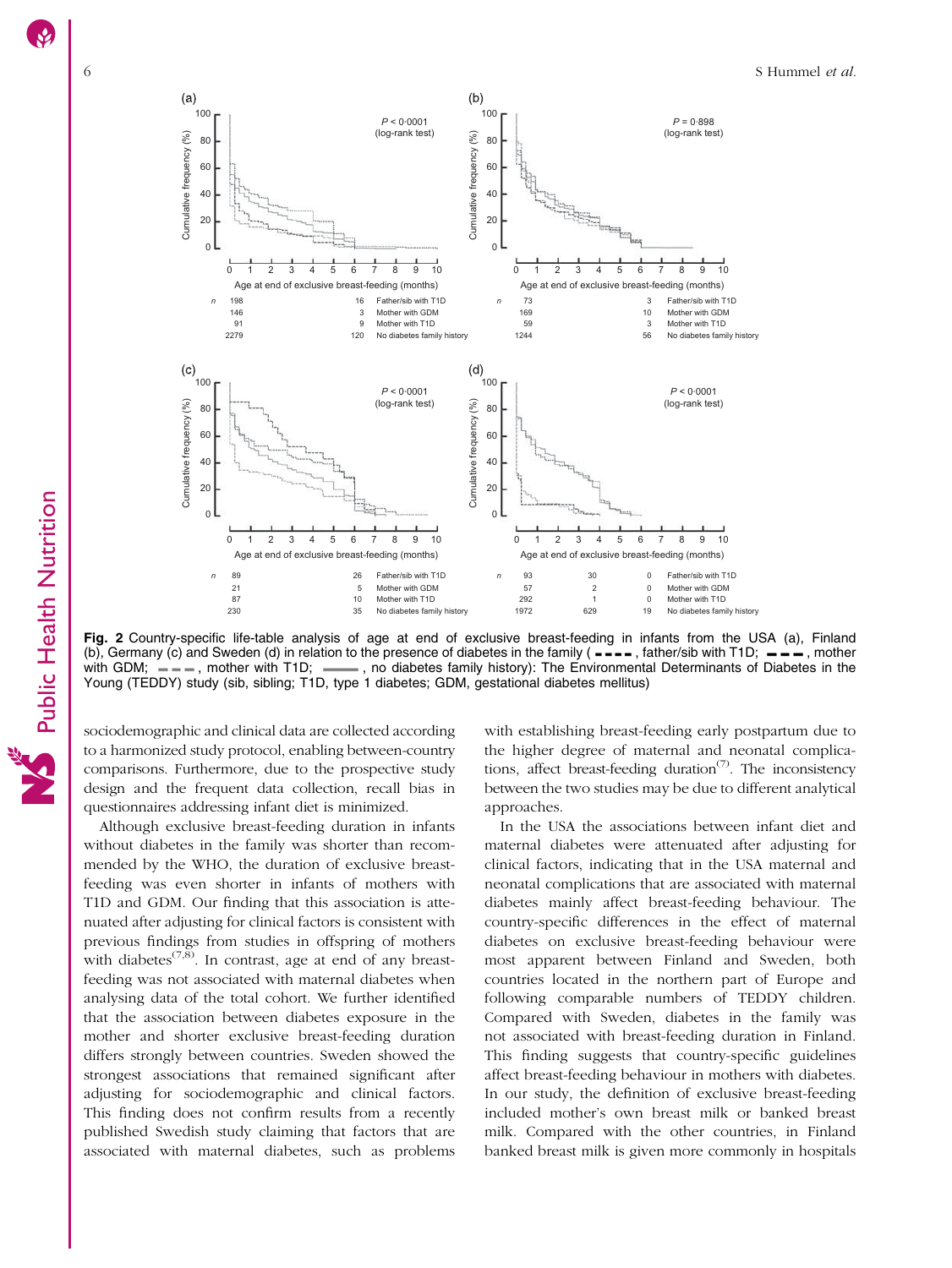

<span id="page-6-0"></span>Table 3 Country-specific analysis of infant feeding patterns in relation to the presence of diabetes in the family: The Environmental Determinants of Diabetes in the Young (TEDDY) study

|                                                  | Mother with T1D |                      |         |                      |           | Mother with GDM          |           |                      | Father/sibling with T1D |                      |           |            |         | No diabetes    |
|--------------------------------------------------|-----------------|----------------------|---------|----------------------|-----------|--------------------------|-----------|----------------------|-------------------------|----------------------|-----------|------------|---------|----------------|
|                                                  |                 | Model 1              |         | Model 2              |           | Model 1                  |           | Model 2              |                         | Model 1              |           | Model 2    |         | family history |
| Outcome                                          | <b>HR</b>       | 95% CI               | HR.     | 95 % CI              | <b>HR</b> | 95% CI                   | <b>HR</b> | 95 % CI              | <b>HR</b>               | 95 % CI              | <b>HR</b> | 95 % CI    | Model 1 | Model 2        |
| <b>USA</b>                                       |                 | $n$ 101              |         |                      |           |                          | n 155     |                      |                         |                      | n 209     |            |         | n 2394         |
| Age at end of any breast-feeding                 | 1∙33*           | 1.05, 1.69           | 0.91    | $0.77, 1.07$ 1.13    |           | 0.92, 1.38               | 1.38      | $0.92, 2.08$ $0.94$  |                         | 0.80, 1.11           | 0.99      | 0.76, 1.32 | 1.00    | 1.00           |
| Age at end of exclusive breast-feeding           | 1∙43*           | 1.14, 1.79           | 0.94    | $0.80, 1.10$ $1.21*$ |           | $\cdot 0$ , 1 $\cdot 46$ | 1.01      | 0.68, 1.49           | $0.84*$                 | 0.72, 0.98           | 0.94      | 0.72, 1.22 | 1.00    | 1.00           |
| Age at introduction of cow's milk                | 1·31*           | $1.06, 1.62$ 0.94    |         | $0.80, 1.10$ 1.16    |           | $0.96, 1.39$ 1.18        |           | 0.81, 1.73           | $0.80*$                 | $0.69, 0.93$ $0.91$  |           | 0.70, 1.17 | 1.00    | 1.00           |
| Age at introduction of gluten-containing cereals | 0.96            | $0.78, 1.18$ $0.50*$ |         | $0.43, 0.59$ 1.12    |           | $0.93, 1.34$ 1.0         |           | $0.69, 1.45$ $0.97$  |                         | 0.83, 1.12           | 1.02      | 0.79.131   | 1.00    | 1.00           |
| Finland                                          |                 |                      | n 59    |                      |           |                          | n 169     |                      |                         |                      | n 73      |            |         | n 1246         |
| Age at end of any breast-feeding                 | 0.84            | $0.63, 1.12$ $0.85$  |         | $0.60, 1.19$ $0.98$  |           | $0.82, 1.17$ 1.01        |           | $0.84, 1.22$ $0.81$  |                         | $0.63, 1.05$ $0.82$  |           | 0.63, 1.07 | 1.00    | 1.00           |
| Age at end of exclusive breast-feeding           | 0.99            | $0.76, 1.30$ $0.83$  |         | $0.61, 1.15$ 1.02    |           | 0.86, 1.21               | 0.98      | 0.82, 1.18           | 1.02                    | 0.80, 1.30           | 0.99      | 0.77, 1.26 | 1.00    | 1.00           |
| Age at introduction of cow's milk                | 1.01            | $0.77, 1.32$ $0.84$  |         | $0.61, 1.17$ 1.06    |           | $0.89, 1.26$ 1.05        |           | $0.88, 1.26$ $0.95$  |                         | 0.75, 1.21, 0.94     |           | 0.73, 1.20 | 1.00    | 1.00           |
| Age at introduction of gluten-containing cereals | 0.85            | $0.65, 1.11$ $0.84$  |         | $0.61, 1.16$ $0.92$  |           | $0.77, 1.10$ $0.94$      |           | $0.78, 1.13$ $0.99$  |                         | 0.78, 1.27           | 0.98      | 0.76, 1.25 | 1.00    | 1.00           |
| Germany                                          |                 | n 89                 |         |                      |           | n 23                     |           |                      |                         | n 89                 |           |            | n 242   |                |
| Age at end of any breast-feeding                 | 0.86            | 0.65.113             | 0.72    | $0.53, 1.61$ 1.06    |           | $0.65, 1.73$ $0.95$      |           | 0.56, 1.61           | 0∙81                    | 0.61.1.07            | 0.89      | 0.67, 1.18 | 1.00    | 1.00           |
| Age at end of exclusive breast-feeding           | 1.25            | $0.97, 1.61$ 1.08    |         | $0.80, 1.45$ $0.76$  |           | $0.48, 1.22$ $0.71$      |           | $0.43, 1.18$ $0.80$  |                         | $0.61, 1.04$ $0.77$  |           | 0.59, 1.02 | 1.00    | 1.00           |
| Age at introduction of cow's milk                | 1.08            | 0.84.1.39            | 0.93    | $0.69, 1.24$ $0.65$  |           | $0.41.1.03$ $0.58*$      |           | $0.35, 0.95$ $0.77$  |                         | $0.59.100$ $0.74*$   |           | 0.56.0.98  | 1.00    | 1.00           |
| Age at introduction of gluten-containing cereals | $0.56*$         | $0.43, 0.73$ $0.56*$ |         | $0.42, 0.76$ 1.41    |           | $0.89, 2.21$ 1.31        |           | $0.81, 2.12$ $0.49*$ |                         | $0.37, 0.65$ $0.49*$ |           | 0.37, 0.65 | 1.00    | 1.00           |
| Sweden                                           |                 |                      | n 43    |                      |           | n 57                     |           |                      |                         | n 93                 |           | n 1984     |         |                |
| Age at end of any breast-feeding                 | 0.90            | 0.64, 1.26           | 0.97    | $0.62, 1.54$ $0.93$  |           | 0.69, 1.24               | 0.85      | 0.60, 1.21           | 1.03                    | 0.83, 1.30           | 0.87      | 0.65, 1.15 | 1.00    | 1.00           |
| Age at end of exclusive breast-feeding           | $2.69*$         | 1.95.3.73            | $2.60*$ | $1.67.4.02$ $2.72*$  |           | 2.06, 3.59               | $2.80*$   | 2.01.3.91            | 1.04                    | 0.84, 1.29           | 0.99      | 0.76, 1.30 | 1.00    | 1.00           |
| Age at introduction of cow's milk                | $2.13*$         | 1.54, 2.95           | $2.00*$ | $1.29, 3.10$ $2.51*$ |           | 1.90, 3.31               | $2.65*$   | 1.90, 3.70           | 1.10                    | 0.88, 1.36           | 1.06      | 0.81, 1.39 | 1.00    | 1.00           |
| Age at introduction of gluten-containing cereals | 1.02            | $0.74, 1.41$ $0.91$  |         | $0.59, 1.40$ $0.99$  |           | 0.75, 1.31               | 1∙04      | $0.75, 1.44$ $0.98$  |                         | $0.79, 1.22$ $0.99$  |           | 0.76, 1.29 | 1.00    | 1.00           |

T1D, type 1 diabetes; GDM, gestational diabetes mellitus; HR, hazard ratio.

Model 1: adjusted for mother's smoking status, mother's pre-pregnancy BMI, mother's weight gain during pregnancy, child's gender, maternal age, birth order and mother's education level.

Model 2: Model 1 plus adjustment for delivery mode, gestational age, Apgar score and birth weight.

Introduction of cow's milk is defined as cow's milk including cow's milk-based infant formulas as well as partially hydrolysed infant formulas and excluding extensively hydrolysed infant formula. \*Significant at the  $P < 0.05$  level.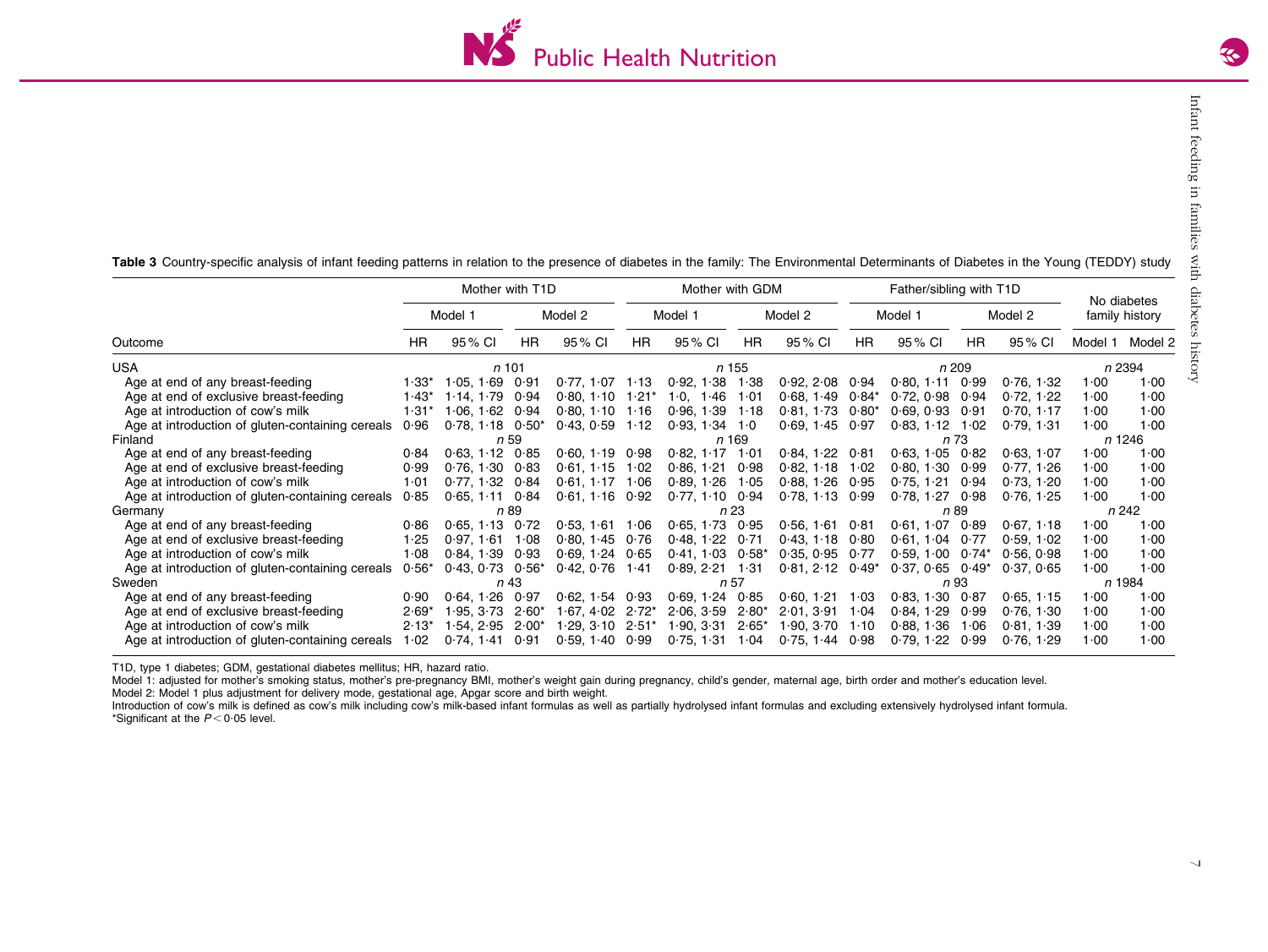to newborn infants of mothers who are not able to successfully breast-feed their infants<sup> $(18)$  $(18)$ </sup>. In contrast, in Sweden offspring of mothers with diabetes are given more commonly infant formula during the first days of life to avoid hypoglycaemia (C Andrén Aronsson, personal communication, March 2012). We hypothesize that these different neonatal feeding guidelines/practices may be the cause for the observed country-specific differences. We did further observe that ignoring infant formula supplementation during the first week of life when defining age at end of exclusive breast-feeding did not change the reported association of earlier end of exclusive breast-feeding and maternal T1D or GDM (data not shown). This observation strengthens the hypothesis that supplementation of infant formula during the first days of life results in the earlier end of exclusive breast-feeding in offspring of Swedish mothers with diabetes.

In contrast to previous studies, the current study furthers our knowledge on infant feeding patterns by evaluating infants with a mother without diabetes but another first-degree relative with T1D and comparing them to infants without a diabetes history in the family. We observed that in infants with a father and/or sibling with T1D, end of breast-feeding and first exposure to cow's milk and gluten-containing cereals occurred later compared with infants without diabetes in the family. These associations remained significant after adjusting for confounders, indicating that the observed infant feeding patterns are independent of sociodemographic and clinical factors. All families who are participating in TEDDY were informed about the increased T1D risk in their offspring, which is tenfold higher in offspring with a first-degree relative with T1D. Families who are aware of the increased diabetes risk in their offspring are known to modify their behaviour, including feeding patterns, with the aim to prevent disease<sup> $(19)$  $(19)$ </sup>, although families did not receive any specific recommendations on infant diet by the TEDDY study. Furthermore, in none of the participating TEDDY countries are families with diabetes given specific infant feeding recommendations by health-care providers. Among the countries participating in TEDDY, Finland, Germany and parts of the USA have been participating in dietary intervention trials to prevent islet autoimmunity and T1D in high-risk children by delaying introduction of cow's milk<sup>[\(20](#page-8-0))</sup> or gluten<sup>[\(21\)](#page-8-0)</sup>. Families with the presence of T1D in the family may have known about these intervention strategies and implemented them in infant diet. We hypothesize that due to the difficulties in breast-feeding that are encountered by mothers with T1D, a longer breast-feeding duration and later exposure to cow's milk could only be observed in infants with a father or sibling with T1D. The fact that first exposure to glutencontaining cereals, a feeding pattern which, compared to cow's milk introduction, is not associated with successful breast-feeding, was delayed in offspring of mothers with T1D as well as in infants with a father or sibling with T1D further strengthens this hypothesis.

The association between delayed gluten introduction in German offspring with a first-degree relative with T1D is probably due to the fact that the BABYDIET study, a dietary intervention study applying delayed gluten exposure, was performed only in Germany where newborns with T1D in a first-degree relative were recruited between 2001 and  $2004^{(21)}$  $2004^{(21)}$  $2004^{(21)}$ .

In conclusion, our results show that diabetes in the family influences the duration of exclusive breast-feeding, age at introduction of cow's milk and age at introduction of gluten-containing cereals. The finding that neonatal complications are strongly affecting exclusive breastfeeding behaviour in offspring of mothers with diabetes needs to be considered when developing strategies to improve breast-feeding behaviour in mothers with diabetes and strategies to prevent disease.

These associations, however, clearly differ by country, indicating that country-specific recommendations on infant feeding and guidelines on neonatal care in offspring of mothers with diabetes strongly influence infant feeding patterns. This may also explain inconsistencies in findings between previous studies in this field.

#### Acknowledgements

Sources of funding: The TEDDY study is funded by grant numbers DK 63829, 63861, 63821, 63865, 63863, 63836, 63790 and UC4DK095300 and contract number HHSN267200700014C from the National Institute of Diabetes and Digestive and Kidney Diseases (NIDDK), the National Institute of Allergy and Infectious Diseases (NIAID), the National Institute of Child Health and Human Development (NICHD), the National Institute of Environmental Health Sciences (NIEHS), the Juvenile Diabetes Research Foundation (JDRF) and the Centers for Disease Control and Prevention (CDC). The NIDDK, NIAID, NICHD, NIEHS, JDRF and CDC had no role in the design, analysis or writing of this article. Conflicts of interest: There are no conflicts of interest. Authors' contributions: S.H. designed the study, interpreted data and wrote the manuscript. K.V. and W.M. performed analysis of data and contributed to interpretation of data. C.A.A., N.F. and P.G. contributed to acquisition of data and provided input to interpretation of data. U.U. and J.Y. provided input to the analysis and interpretation of data and revised the article critically. J.M.N. and S.M.V. provided major input to the study design and analysis and interpretation of data, contributed to writing and revised the article critically. J.M.N and S.M.V. are sharing last authorship. Acknowledgements: The authors express their gratitude to the children and parents who participated, and wish to thank the TEDDY staff for excellent collaboration over the years.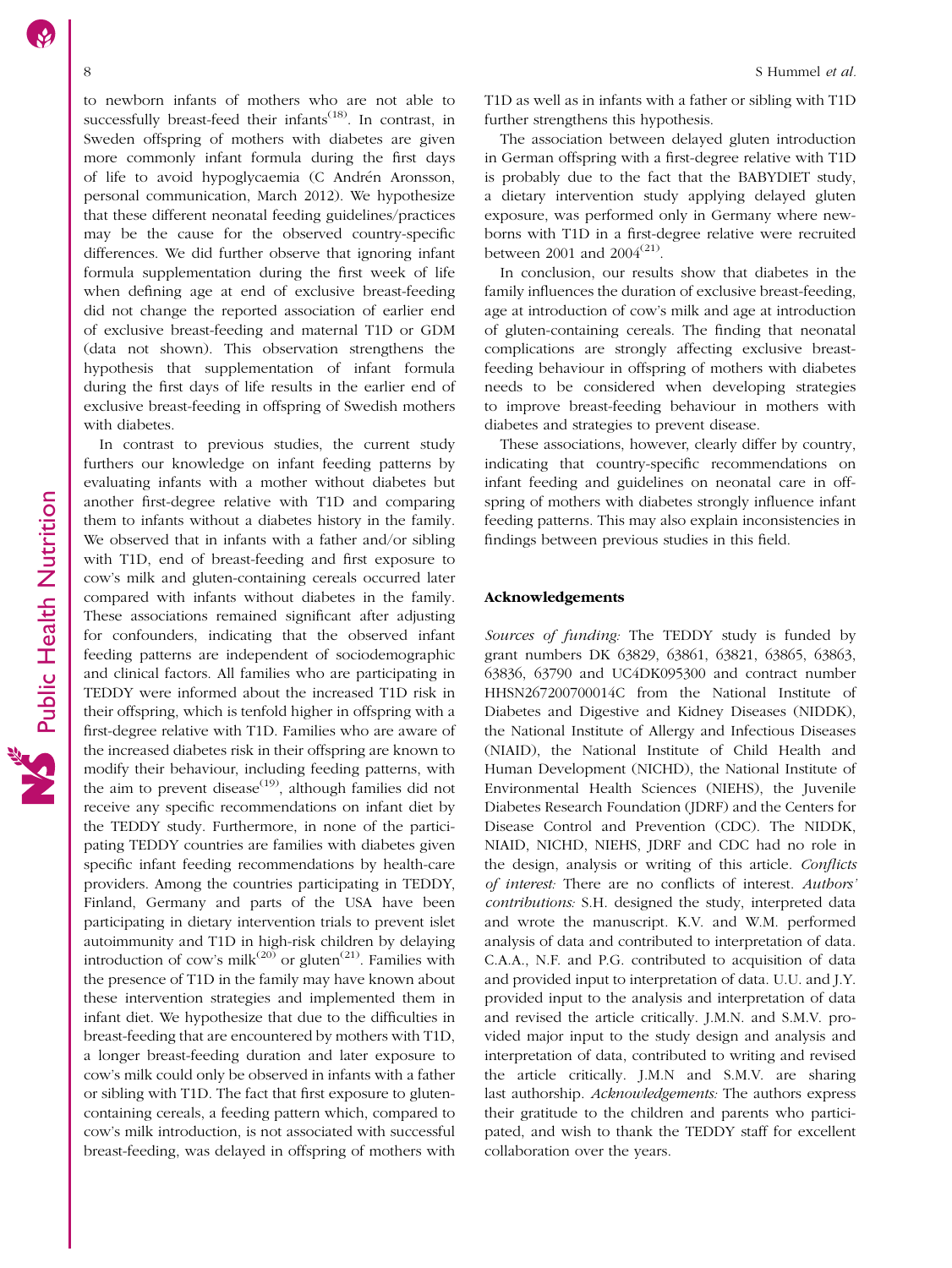#### <span id="page-8-0"></span>References

- 1. Dewey KG, Heinig MJ, Nommsen LA et al. (1992) Growth of breast-fed and formula-fed infants from 0 to 18 months: the DARLING Study. Pediatrics 89, 1035–1041.
- 2. World Health Organization (2002) Infant and young child nutrition. Global strategy on infant and young child feeding http://apps.who.int/gb/archive/pdf\_files/WHA55/ea5515.pdf (accessed October 2011).
- 3. UNICEF (2009) Infant and young child feeding (2000–2007). http://www.childinfo.org/breastfeeding\_countrydata.php (accessed October 2011).
- Scott JA & Binns CW (1999) Factors associated with the initiation and duration of breastfeeding: a review of the literature. Breastfeed Rev 7, 5–16.
- 5. Hummel S, Winkler C, Schoen S et al. (2007) Breast-feeding habits in families with type 1 diabetes. Diabet Med 24, 671–676.
- 6. Hummel S, Knopff A, Hummel M et al. (2008) Breastfeeding in woman with gestational diabetes. Dtsch Med Wochenstr 133, 180–184.
- 7. Sparud-Lundin C, Wennergren M, Elfvin A et al. (2011) Breastfeeding in women with type 1 diabetes: exploration of predictive factors. Diabetes Care 34, 296–301.
- Sorkio S, Cuthbertson D, Bärlund S et al. (2010) Breastfeeding patterns of mothers with type 1 diabetes: results from an infant feeding trial. Diabetes Metab Res Rev 26, 206–211.
- Webster J, Moore K & McMullan A (1995) Breastfeeding outcomes for women with insulin dependent diabetes. J Hum Lact 11, 195–200.
- 10. Stage E, Norgard H, Damm P et al. (2006) Long-term breastfeeding in women with type 1 diabetes. Diabetes Care 29, 771–774.
- Pflüger M, Winkler C, Hummel S et al. (2010) Early infant diet in children at high risk for type 1 diabetes. Horm Metab Res 42, 143–148.
- 12. Norris JM, Barriga K, Klingensmith G et al. (2003) Timing of initial cereal exposure in infancy and risk of islet autoimmunity. JAMA 290, 1713–1720.
- 13. Ziegler AG, Schmid S, Huber D et al. (2003) Early gluten exposure is a risk factor for type 1 diabetes-associated autoimmunity. JAMA 290, 1721–1728.
- 14. Virtanen SM, Kenward MG, Erkkola M et al. (2006) Age at introduction of new foods and advanced beta cell autoimmunity in young children with HLA-conferred susceptibility of type 1 diabetes. Diabetologia 49, 1512–1521.
- 15. Kimpimäki T, Erkkola M, Korhonen S et al. (2001) Shortterm exclusive breastfeeding predisposes young children with increased genetic risk of type 1 diabetes to progressive b-cell autoimmunity. Diabetologia 44, 63–69.
- 16. TEDDY Study Group (2008) The Environmental Determinants of Diabetes in the Young (TEDDY) Study. Ann N Y Acad Sci 1150, 1–13.
- 17. Knip M, Virtanen SM, Seppä K et al. (2010) Dietary intervention in infancy and later signs of beta-cell autoimmunity. N Engl J Med  $363$ , 1900-1908.
- 18. Erkkola M, Salmenhaara M, Kronberg-Kippilä C et al. (2010) Determinants of breast-feeding in a Finnish birth cohort. Public Health Nutr 13, 504-513.
- 19. Baughcum AE, Johnson SB, Carmichael SK et al. (2005) Maternal efforts to prevent type 1 diabetes in at-risk children. Diabetes Care 28, 916–921.
- 20. TRIGR Study Group, Akerblom HK, Krischer J, Virtanen SM et al. (2011) The Trial to Reduce IDDM in the Genetically at Risk (TRIGR) study: recruitment, intervention and followup. Diabetologia 54, 627–633.
- 21. Hummel S, Pflüger M, Hummel M et al. (2011) Primary dietary intervention study to reduce the risk of islet autoimmunity in children at increased risk for type 1 diabetes: the BABYDIET study. Diabetes Care 34, 1301–1305.

## Appendix

# The Teddy Study Group

#### Colorado Clinical Center

Marian Rewers, MD, PhD, Principal Investigator<sup>1,4,6,10,11</sup>; Katherine Barriga<sup>12</sup>; Kimberly Bautista<sup>12</sup>; Judith Baxter<sup>9,12,15</sup>; George Eisenbarth, MD, PhD; Nicole Frank<sup>2</sup>; Patricia Gesualdo<sup>2,6,12,14,15</sup>; Michelle Hoffman<sup>12,13,14</sup>; Lisa Ide; Rachel Karban<sup>12</sup>; Edwin Liu, MD<sup>13</sup>; Jill Norris, PhD<sup>2,12</sup>; Kathleen Waugh<sup>7,12,15</sup>; Adela Samper-Imaz; Andrea Steck, MD (University of Colorado, Anschutz Medical Campus, Barbara Davis Center for Childhood Diabetes).

#### Georgia/Florida Clinical Center

Jin-Xiong She, PhD, Principal Investigator<sup>a,1,3,4,11</sup>; Desmond Schatz, MD<sup>b,4,5,7,8</sup>; Diane Hopkins<sup>a,12</sup>; Leigh Steed<sup>a,6,12,13,14,15</sup>; Jamie Thomas<sup>b,12</sup>; Katherine Silvis<sup>a,2</sup>; Michael Haller, MD<sup>b,14</sup>; Meena Shankar<sup>b,2</sup>; Kim English<sup>a</sup>; Richard McIndoe, PhD<sup>a</sup>; Haitao Liu, MD<sup>c</sup>; John Nechtman<sup>c</sup>; Joshua Williams<sup>a</sup>; Gabriela Foghis<sup>a</sup>; Stephen W. Anderson, MD<sup>d</sup> (<sup>a</sup>Georgia Health Sciences University; <sup>b</sup>University of Florida; <sup>c</sup>Jinfiniti Biosciences LLC, Augusta, GA; <sup>d</sup> Pediatric Endocrine Associates, Atlanta, GA).

#### Germany Clinical Center

Anette G. Ziegler, MD, Principal Investigator $a^{4,1,3,4,11}$ ; Alexandra Achenbach, PhD $^{b,12}$ ; Heike Boerschmann<sup>a,14</sup>; Ezio Bonifacio, PhD<sup>b,5</sup>; Melanie Bunk<sup>a</sup>; Johannes Försch<sup>a</sup>; Lydia Henneberger<sup>a, 2, 12</sup>; Michael Hummel, MD<sup>a, 13</sup>; Sandra Hummel, PhD<sup>a,2</sup>; Gesa Joslowski<sup>c,2</sup>; Mathilde Kersting, PhD<sup>c,2</sup>; Annette Knopff<sup>a,7</sup>; Nadja Kocher<sup>a</sup>; Sibylle Koletzko, MD<sup>d,13</sup>; Stephanie Krause<sup>a</sup>; Claudia Matzke<sup>a</sup>; Astrid Mittermeier<sup>a</sup>; Claudia Peplow<sup>b,12</sup>; Maren Pflüger<sup>a,6</sup>; Claudia Ramminger<sup>a</sup>; Elisabeth Strauss<sup>a</sup>; Sargol Rash-Sur<sup>a</sup>; Roswith Roth, PhD<sup>a,9</sup>; Julia Schenkel<sup>a</sup>; Joanna Stock<sup>a</sup>; Katja Voit<sup>a</sup>; Christiane Winkler, PhD<sup>a,2,12,15</sup>; Anja Wosch<sup>a</sup> ( a Forschergruppe Diabetes eV at Helmholtz Zentrum München; <sup>b</sup>Center for Regenerative Therapies, TU Dresden; <sup>c</sup>Dr von Hauner Children's Hospital, Department of Gastroenterology, Ludwig Maximillians University Munich; <sup>d</sup>Research Institute for Child Nutrition, Dortmund).

#### Finland Clinical Center

Olli G. Simell, MD, PhD, Principal Investigator<sup>a,b,1,4,11,13</sup>: Heikki Hyöty, MD, PhD<sup>c,d,6</sup>; Jorma Ilonen, MD, PhD<sup>a,e,3</sup>; Mikael Knip, MD, PhD<sup>c,d</sup>; Maria Lönnrot, MD, PhD<sup>c,d,6</sup>; Elina Mäntymäaki<sup>a,b</sup>; Juha Mykkänen, PhD<sup>a,b</sup>; Kirsti Näntö-Salonen, MD, PhD<sup>a,b,12</sup>; Tiina Niininen<sup>c,d</sup>; Mia Nyblom<sup>c,d</sup>; Anne Riikonen<sup>c,d,2</sup>; Minna Romo<sup>a,b</sup>; Barbara Simell<sup>a,b,12,15</sup>; Tuula Simell, PhD<sup>a,b,9,12</sup>; Ville Simell<sup>a,b,13</sup>; Maija Sjöberg<sup>a,b,12,14</sup>; Aino Stenius<sup>f,g</sup>; Eeva Varjonen<sup>a,b</sup>; Riitta Veijola, MD, PhD<sup>f,g</sup>; Suvi M. Virtanen, MD, PhD<sup>c,d,h,2</sup> (<sup>a</sup>University of Turku; <sup>b</sup>Turku University Hospital; <sup>c</sup>University of Tampere; <sup>d</sup>Tampere University Hospital; <sup>e</sup>University of Kuopio; <sup>f</sup>University of Oulu; <sup>g</sup>Oulu